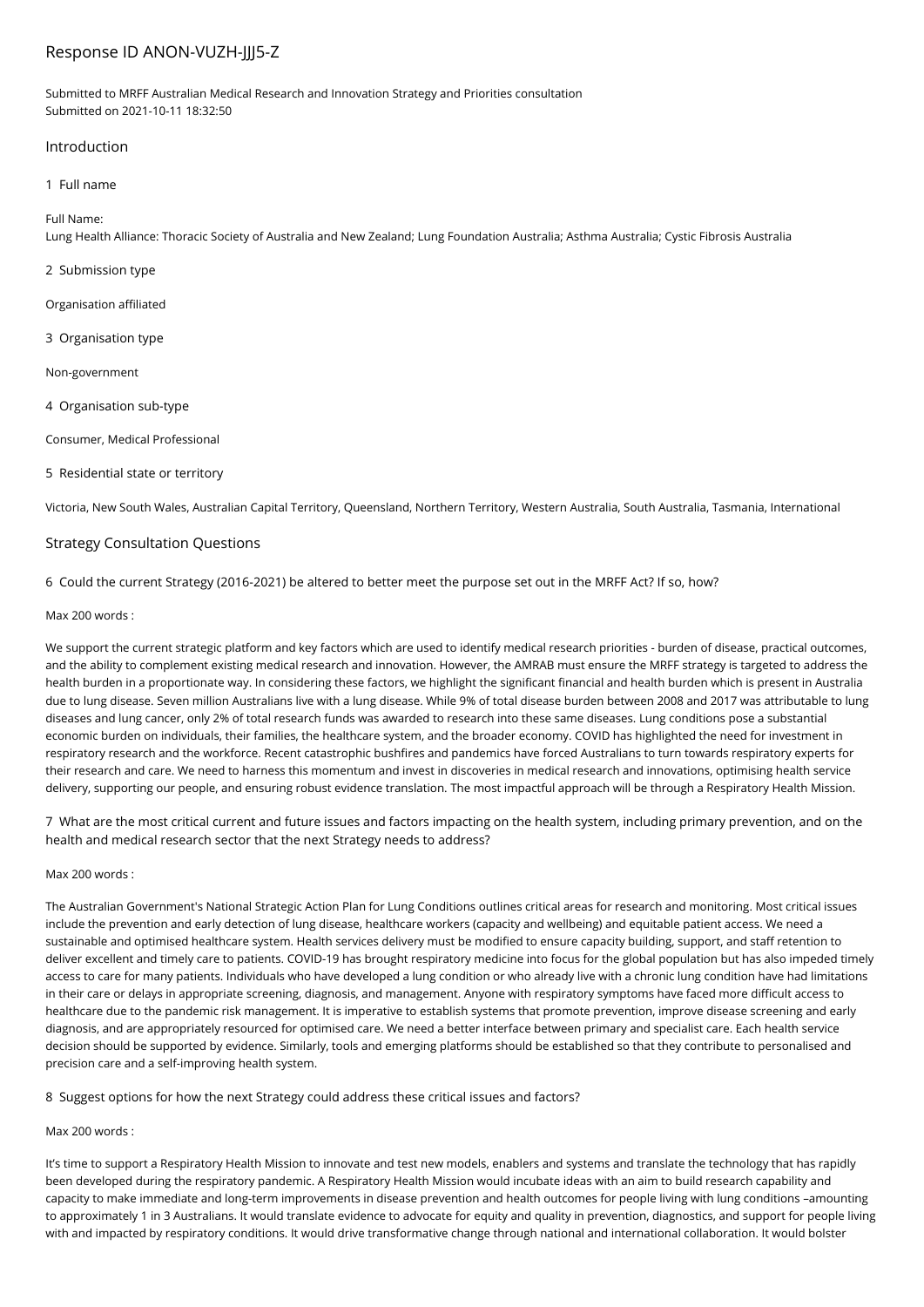growth of partnerships across government, non-government, and industry as the custodians of a multiplicity of the knowledge, skills and resources necessary to advance respiratory health science, prevention and management. We must be innovative and encourage agility and excellence in respiratory health research and support novel and proof-of-concept initiatives designed to deliver high-impact, high-value outcomes for patients and their families. Any strategic funding decision must support a staged approach to achieve a clear and aspirational goal. A Respiratory Health Mission is a prime opportunity to address this issue.

9 Given the new and significant impact of COVID-19 on health services and health research, how should the new Strategy address COVID-19 related topics and impacts?

Max 200 words :

#### We suggest:

- The national management of pandemics be reviewed. Pandemics are a threat which will remain and must be planned for in earnest. We have rich and valuable data which should be examined for future infrastructure, policy, and public health decisions.

- The long-term effects be monitored as the persistence and severity of disease remain unknown. We recommend a long-term national, multidisciplinary clinical quality registry which will provide a well characterised cohort and stimulate continuous clinical improvements through research and education. - Australia rethinks its onshore technology capability as the pandemic highlighted our reliance on the global supply chain. We must continue to support and grow our own discovery and technology sector so that we can protect the health interests of Australia and our neighbours. While COVID-19 needs to be addressed in the Strategy, it's also important that previous deficiencies in the research investment and subsequent improvements to Australian health and wellbeing are not forgotten. Lung disease is already responsible for a high proportion of the disease burden, health expenditure and mortality, which has been yet to be addressed. We urge appropriate consideration be given to lung disease more broadly given

# Priorities Consultation Questions

the huge burden and previous lack of investment.

10 Could the current Priorities be improved to better address the requirements under the MRFF Act? If so, how?This could include consideration of what elements of the Priorities work well to guide MRFF investments and what could be improved for research translation and impact?

### Max 200 words :

Aboriginal people are disproportionately affected by many different types of illness and the gap in health outcomes is significant. The Aboriginal population remains vulnerable with one-third of Aboriginal people having a respiratory condition and asthma is now nearly twice as common for Aboriginal people than for non-Indigenous people. It is paramount that Aboriginal and Torres Strait Islander Health is considered within each priority. There is an urgent need for a national health protection strategy - Public Health intervention. Targeted research is required to strengthen the capacity of the research and health sector to respond to national (climate change, bushfires, air quality) and international (pandemics) threats. This strategy must be utilised to inform policy, regulations, and enhance disaster preparedness. Environmental respiratory threats will always be apparent in Australia and appropriate management must be supported.

Comparative Effectiveness Research must be prioritised to help optimise health care. Movement restrictions have changed the way we access care. It is essential that innovative strategies are funded, including research to optimise the delivery of both community and home-based programs (e.g., pulmonary rehabilitation programs). This adaptation and responsive change in service delivery is vital and presents long term economic savings and social gains through care optimisation.

11 What are the most critical current and future issues for the health system and the health and medical research sector that the next Priorities need to address through research translation/implementation?

#### Max 200 words :

Lung conditions contribute a significant burden on the health system, and the medical research sector can play an important role in reducing this burden by investigating and translating new knowledge from discovery through to implementation and evaluation. Issues include climate change, air quality, and the growing burden of respiratory diseases. The respiratory sector faces a disproportionate burden of disease versus resource investment, and this will have a substantial impact on service delivery and innovation.

Workforce capacity remains a national issue. To retain our best clinicians and researchers to produce quality research in Australia, we must foster local career development. While students and early career researchers have been supported, many mid-career researchers are unable to pursue research when there is only a <15% success rate for competitive research funding success in Australia. The alternative of undertaking research overseas or even a career change is often a more viable path. This issue is broader than "clinical" research in Australia. The pandemic has been detrimental to our core research sector with the progressive underfunding of universities, underfunding of research, and border restrictions limiting international student access to universities. These issues must be rectified for Australia to be a global leader in medical research.

12 Suggest options for how the next Priorities could address these critical issues?

#### Max 200 words :

The Lung Health Alliance recommends the MRFF fund a Respiratory Health Mission as part of its 10-year investment strategy. The next priorities should support generation of new knowledge. This will lead to improved understanding, novel treatments, and data on risk and protective factors. We need a continued focus on vaccine development for respiratory disorders. We must prioritise local technology innovation and develop better tools and devices to screen, diagnose, treat, and manage ill-health, and to reduce Australia's reliance on international supply. A focus on local capacity and capability building of health professionals, research networks, and collaborations is required. Priorities must ultimately support better care, including precision diagnosis and treatment, knowledge translation into practice, and self-improving systems.

A well-funded Respiratory Health Mission is critical to ensuring the burden of lung disease is addressed. It presents an opportunity for significant